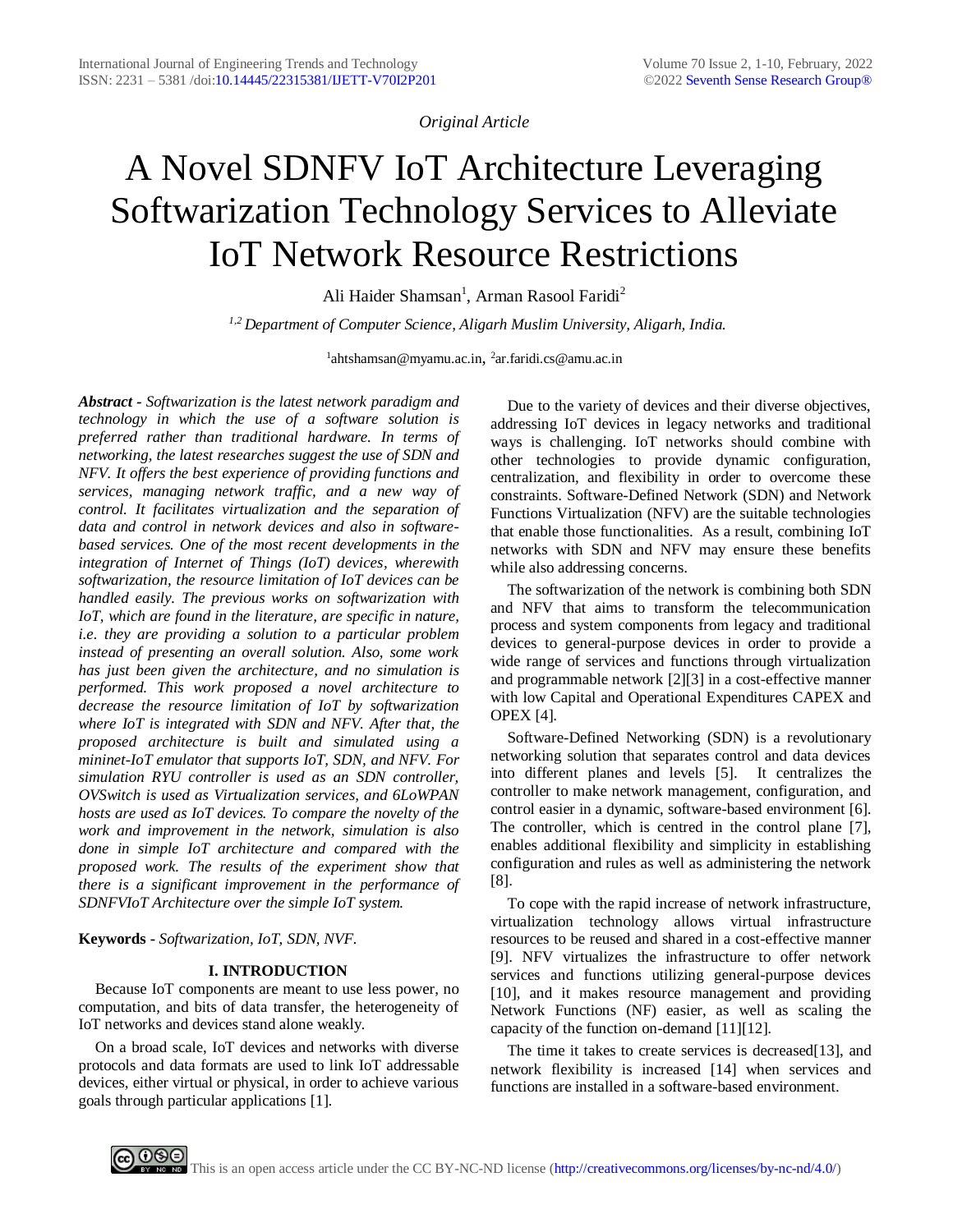The prospects of combining SDN and NFV as a softwarization network with IoT are covered in this study. It offers a framework architecture for combining SDN and NFV with IoT. The proposed architecture is created by integrating three different technologies' architectures. The proposed architecture is software-based IoT, which would enable a variety of technologies and provide a variety of tasks that would be impossible to be applied in IoT networks without integrating with other technologies. This study appears to be promising in terms of demonstrating a proof of concept and the protocol stack as well as the results of simulating the proposed works

This work integrates Software-Defined Networking and Network Function Virtualization with the Internet of Things, regardless of the architecture's purpose, and can be applied to a variety of services to achieve various goals such as security, management, orchestration, and control. In this paper, the phrases network softwarization and SDN and NFV integration are used interchangeably.

The rest of the paper is structured as: The second section delves into the principles of softwarization for IoT. The previous related works are explored in Section III. The proposed architecture and its protocol stack are discussed in sections IV and V. Section VI covers the experiment with proof of concept and simulation. The results of simulating the proposed architecture are shown and discussed in Section VII. This paper concludes with some future works in Section VIII.

## **II. SOFTWARIZATION FOR IOT**

Because of the Internet of Things properties, networks must be more interoperable, adaptable, and dependable [15]. In order to manage IoT devices through virtualization and central controllers, as well as provide services and functions for IoT, the best technical option is to connect with SDN and NFV [2][16].

IoT sensors offer limited configuration possibilities and flexibility. A wireless sensor network is an extensive network that requires advanced technology to be run, administrated, and conFig.d. Integrating IoT with SDN and NFV will promote protocol and IoT technology compatibility. Furthermore, virtualization technologies offer network functionalities to simplify IoT control and management at a lower effective cost [17] [18].

As a result, softwarization implements a function as software that can adapt to changes seamlessly and meet service requirements via software updates. By decoupling functionality from hardware and offering functions as software, softwarization makes hardware more autonomous [2][19].

To control IoT devices quickly, the IoT softwarization incorporates NFV and SDN. SDN orchestrates the flow of IoT network traffic from a central location, whereas NFV enables the delivery of on-demand IoT network services [2].

Network softwarization enabled by NFV and SDN improves performance and storage with cost-saving [20]. Softwarization, which reshapes and generates new options to erase limitations and preserve borderlessness between the Internet and its components, has an influence on IoT systems. As a result, IoT devices serve as network edge nodes, storing data and executing system services and operations locally [21].

## **III. RELATED WORKS**

Some earlier efforts have merged SDN and NFV with IoT. Cerroni et al. [22] suggested an IoT reference architecture based on the ETSI MANO framework standard for managing and coordinating heterogeneous IoT network devices. Each SDN and IoT have their own VIM in this design. It focuses only on the service function chaining aspects of the NBI

Salahuddin et al. [18] presented a softwarization-based IoT healthcare system. The proposed architecture sought to make the smart healthcare system more secure and agile. Along with SDN and NFV, it employs blockchain and Tor. This study focuses on the healthcare system and how to use softwarization and blockchain to make it safe and beneficial. That work is a conceptual proposed with no implementation or simulation.

WSNs and UAVs, which are considered IoT applications, use the architecture described in [19]. This work creates a softwarization architecture using SDN and NFV to overcome the limitations of traditional networks and to make use of a pool of generic virtualization resources as well as cloud services.

SDN/NFV for IoT networks was proposed in a research paper [23] to customize switch behaviour in SDN networks. It only combines SDN and NFV technologies, leaving out the IoT network architecture. This study uses Mininet SDN simulation and Floodlight controller to test QoS in an SDN network by streaming video between hosts.

By interacting between real and virtual sensor networks, the architecture proposed in [24] Focus on Physical Sensor Cloud (PSC) for performance modelling of WSN virtualization and adopts the demands of demanded services. The cloud servers will be used to manage this IoT architecture remotely.

Ojo et al. [25] presented an SDN-IoT architecture with NFV implementation that may improve the IoT network's agility, efficiency, mobility, and scalability. Its proposed design is based on SD-IoT architecture in terms of IoT framework virtualization.

In [26], distributed IoT gateways with SDN and NVF are offered as an IoT architecture for disaster management provisioning. This architecture allows gateways to be reused and traffic to be routed between them.

In order to overcome IoT network difficulties, Alenezi et al. [27] combined the two designs of SDN and NFV. COTS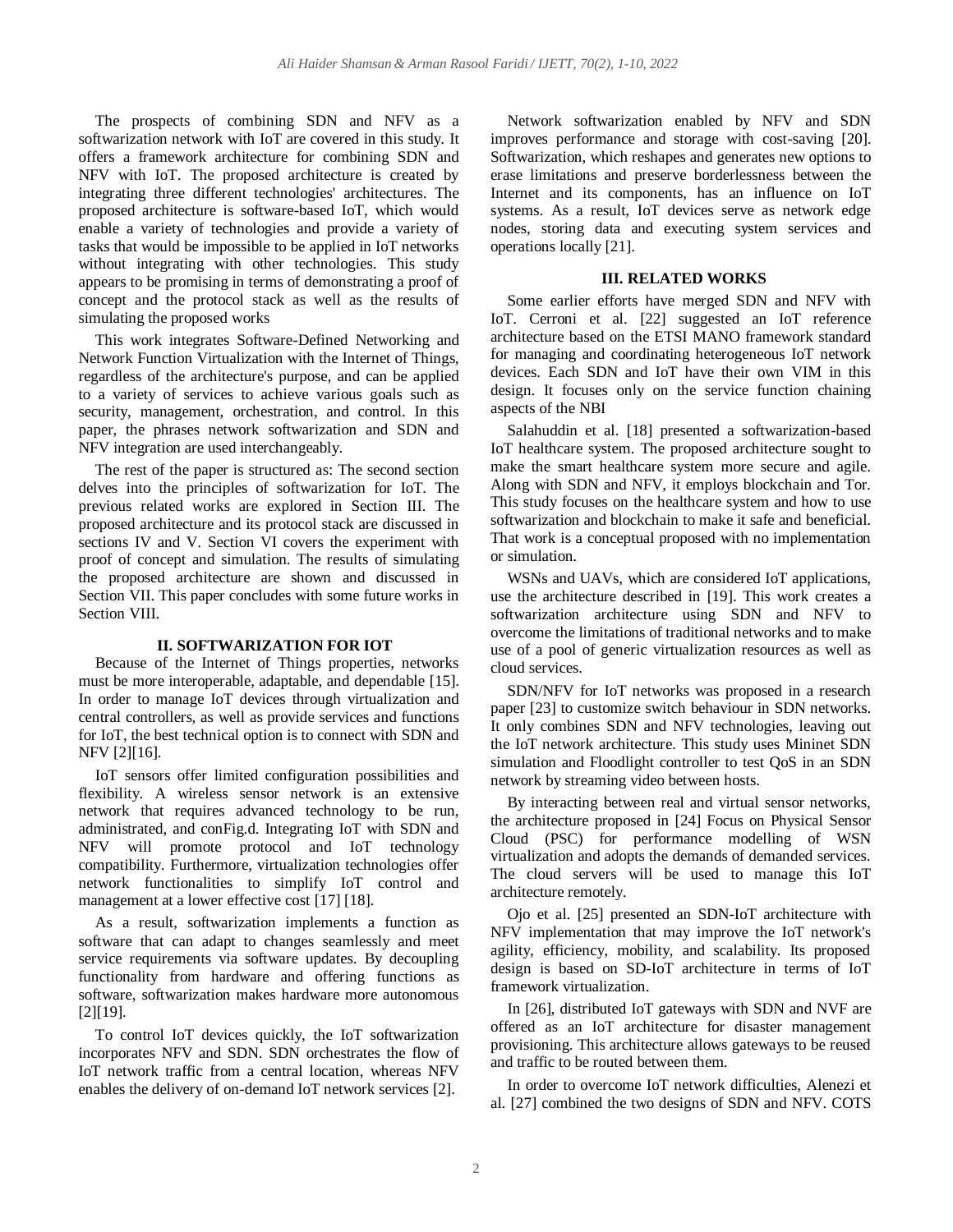devices can be utilized to deliver a range of services and functionalities under the suggested architecture. This study examines the costs of utilizing various types of networks, including regular 4G and softwarization networks.

The approach presented in [28] [29] combines SDN and NFV technologies to address IoT security risks. The proposed framework is expected to provide security protection measures as integration between current IoT security mechanisms and software services of SDN and NFV. The orchestration layer allows it to communicate with a variety of security systems.

DistBlackNet [30] is a secure Black SDN-IoT and NFV architecture for smart cities presented by Islam et al. This design is based on the SDN-IoT architecture, but with the addition of NFV. It is suitable for constructing clusters with the assistance of distributed controllers, resulting in benefits

such as integrity, confidentiality, and energy conservation. Similarly, The same authors have done the work [31] of SDN-IoT architecture with NFV implementation to enable smart city IoT applications. This paper proposes clustering as a viable technique with less power usage for managing the IoT network efficiently. The proposed architecture of SDN-IoT with NFV supports the distribution of controllers, and it increases the flexibility and efficiency of the network.

The work [32] proposes the notion of "Smart Device-as-a-Service" (SDaaS) to replace real IoT devices with virtual ones. SDaaS is designed to increase the scalability, flexibility, and reusability of physical device virtualization services. This paper recommended that NFV equipment be implemented in the Fog environment to reduce the number of network hops.

| Reference          | Technologies                                    | Purposes            | Focus on                                                                                      | Shortcomings                                                                                          |  |
|--------------------|-------------------------------------------------|---------------------|-----------------------------------------------------------------------------------------------|-------------------------------------------------------------------------------------------------------|--|
| $[22]$             | SDN-IoT with<br><b>VIM</b>                      | Management          | Focus only on the service<br>function chaining aspects of the<br><b>NBI</b>                   | Use only VIM of NFV, not all<br>services and focus on NBI only.                                       |  |
| $[18]$             | SDN, NFV, IoT<br>with<br>Blockchain, Tor        | Security            | Make the smart healthcare<br>system more secure and agile                                     | It is mainly for securing healthcare<br>systems. It used the orchestration<br>layer of NFV.           |  |
| $[19]$             | SDN and NFV<br>orchestration for<br>UAV and WSN | Management          | To adapt an architecture of<br>softwarization for UAV and<br>WSN.                             | It mainly focuses on the request and<br>response of the services with the<br>cloud.                   |  |
| $[23]$             | SDN/NFV                                         | QoS                 | To enhance the quality of<br>services.                                                        | The architecture is built based on<br>SDN and NFV.                                                    |  |
| $[24]$             | NFV and IoT                                     | <b>PSC</b>          | Focus on Physical Sensor<br>Cloud (PSC) for performance<br>modelling of WSN<br>virtualization | It focuses on virtualizing WSN only<br>for that architecture is built based on<br>NFV and IoT         |  |
| $[25]$             | SDN-IoT                                         | Conceptual          | Focus on SDN-IoT                                                                              | Add NFV orchestrator to SDN-IoT<br>architecture.                                                      |  |
| $[26]$             | IoT gateway                                     | Disaster Mgt        | Focus on distributed IoT<br>Gateways                                                          | Focus on NFV to implement IoT<br>gateways.                                                            |  |
| $[27]$             | SDN and NFV                                     | <b>COTS</b>         | Combined the two designs of<br>SDN and NFV                                                    | This study examines the costs of<br>utilizing various networks, including<br>softwarization networks. |  |
| [28] [29]          | <b>SDN/NFV</b>                                  | <b>IoT</b> Security | Security features to secure IoT                                                               | It couldn't be generalized to cover<br>other services.                                                |  |
| $[30]$             | SDN-IoT                                         | Security            | <b>Secure Smart cities</b>                                                                    | It's built based on [21] with adding<br>black SDN.                                                    |  |
| $[31]$             | SDN-IoT with<br><b>NFV</b>                      | Security            | Smart cities                                                                                  | Focus on distributing controllers                                                                     |  |
| $[32]$             | Deployed<br>architecture<br>only.               | Flexibility         | Cloud-computing services and<br>replace physical IoT Devices<br>with their "Virtual Images    | Bringing cloud-computing services<br>much closer to the end-users                                     |  |
| [4] [33]<br>$[34]$ | SDN, NFV, IoT                                   | Security            | Respond dynamically to IoT<br>security risks and threats                                      | Focus on security                                                                                     |  |
| $[35]$             | SDN and IoT                                     | Performance         | Focus on performance                                                                          | It doesn't propose any architecture; it<br>only tests the performance of<br>combining SDN with IoT.   |  |

**Table 1. Summary of Previous Works**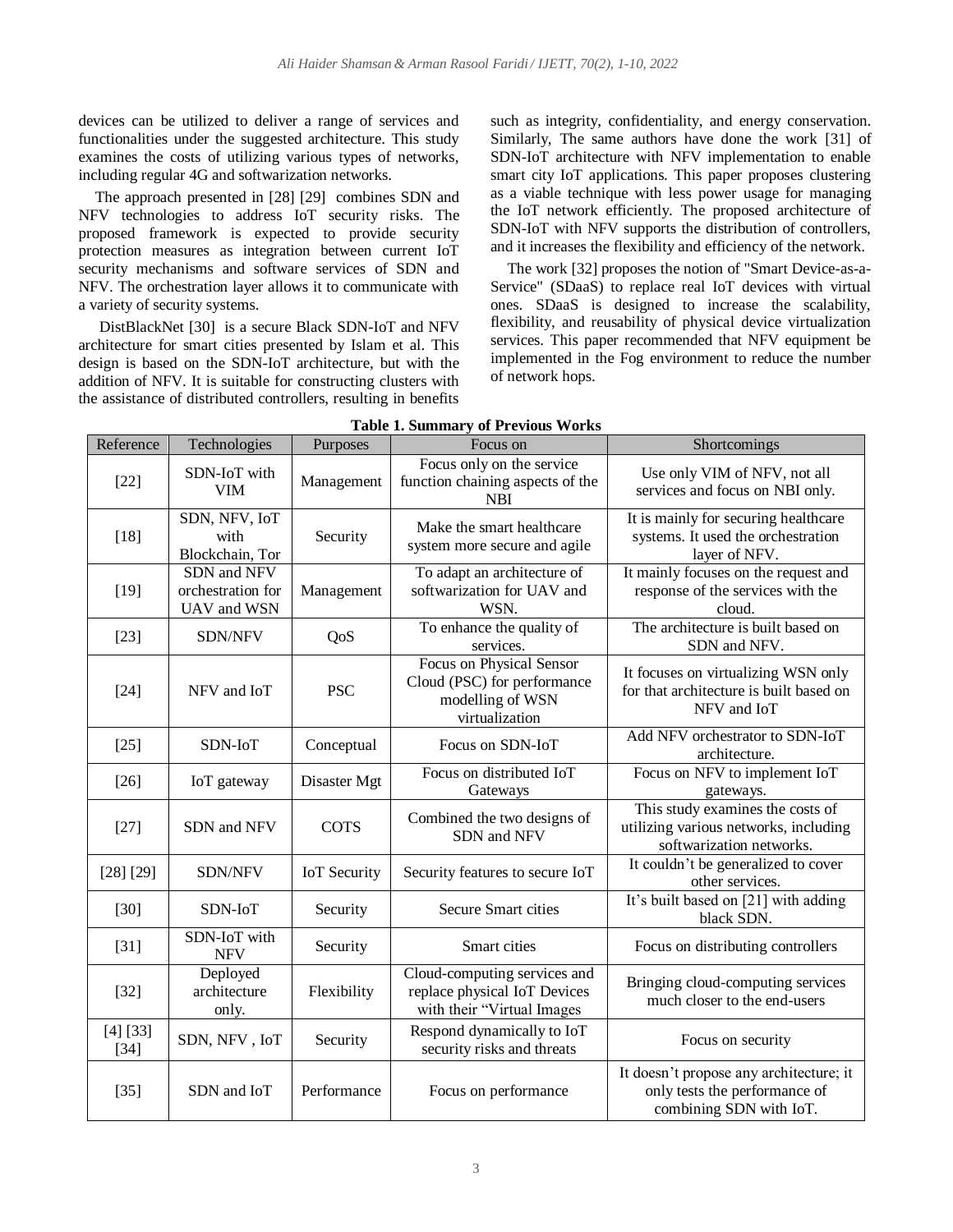Molina Zarca et al. [4] [33] presented an IoT architecture based on SDN/NFV. The proposed architectural framework is used to handle IoT network security. It responds dynamically to IoT security risks and threats [34]

The authors of [36] proposed a multi-layered IoT architecture that includes SDN and NFV. According to the authors, the suggested architecture is capable of eliminating and coping with IoT network difficulties. For this, NFV provides virtualized framework and orchestration, as well as VNF services that are addressed by virtualization infrastructure. While SDN is used to build communication between virtualized operations, it also manages the service infrastructure.

The authors discuss the performance of the 6LoWPAN device on an internet of things (IoT) network utilizing the SDN paradigm in their study [35]. They used the Mininet-IoT emulator and the Open Network Operating System (ONOS) controller to use IPv6 forwarding for the Internet of things (IoT). The performance of multiple topologies that included a host, switch, and cluster was put to the test. This paper looks at how to assess QoS performance in a more complex environment, such as one with a more complex topology, a higher number of hosts, and a more significant number of hosts [37].

The previous works on softwarization with IoT, which are found in the literature, are specific in nature, i.e., they are providing a solution to a particular problem instead of presenting an overall solution. Also, some work has just been given the architecture, and no experimental results are given.

The topic is analyzed based on the previous works. Then the found solutions are summarized along with the shortcomings, which are outlined in table 1. In light of the previous works, a comparison is made with the proposed system, and comparison results are presented in Table 4. The aforementioned previous works focus on specific purposes, either security, management, disaster management, etc. Meanwhile, the proposed architecture is the multi-purposed architecture built based on the standard architectures of SDN, NFV, and IoT. It can be applied for a variety of services leveraging the powerful resources of SDN and NFV. Moreover, SDNFVIoT architecture could be considered as reference model architecture of softwarization IoT.

## **IV. PROPOSED WORK**

The most crucial step in meeting the massive demands of the smart environment is to integrate technologies with IoT. This work proposes an architecture for combining SDN and NFV with IoT in this paper. As shown in Fig. 1, the suggested design is made up of four primary layers, each of which contains sub-layers of the three technologies and the linkages between them.

The proposed work of this study comes in SDNFVIoT architecture that combines the three technologies. It also presents a proof of concept and the protocol stack of each technology in all layers.



#### **Fig 1. SDNFVIoT architecture.**

This work is a novel attempt of integrating Software Defined Network and Network Function Virtualization with the Internet of Things regardless of the purpose of architecture, which can be applied to many services to achieve various goals such as security, management, orchestration, controlling, etc.

## **V. PROTOCOL STACK**

Each layer of the proposed architecture has different protocols to communicate with other layers and to communicate in the same layer between different devices and applications. The protocol stack may consist of more than one protocol in the same layer as well as for the same devices. Moreover, it shows the possible list of protocols that can be applied and used.

To provide compatibility between devices and protocols from diverse suppliers with varying standards, the protocol stack allows interoperability across all components of the proposed IoT system with SDN and NFV, as shown in Fig. 2. Several protocols deal with various devices, ranging from simple protocols to support IoT devices to complex protocols to support SDN and NFV technologies.

#### *A. Multi protocols possibilities*

The proposed architecture may leverage IoT's limited resources to take advantage of SDN and Virtualization's capabilities. Multi protocols may support numerous devices in every layer, as shown in Fig. 1, and specific devices support multiprotocol.

SDN assists IoT networks with administration, security, and network monitoring services that need powerful resources. Simultaneously, virtualization may provide virtual IoT services to ensure a high degree of Quality of Service (QoS) and Quality of Experience (QoE) [4].

Furthermore, IoT uses many protocols to execute a single activity. Lower devices, like sensors, employ protocols enabled by the physical layer, such as Bluetooth or WiFi. Different protocols are used to send and format the data. Simultaneously, data format modifications at the next level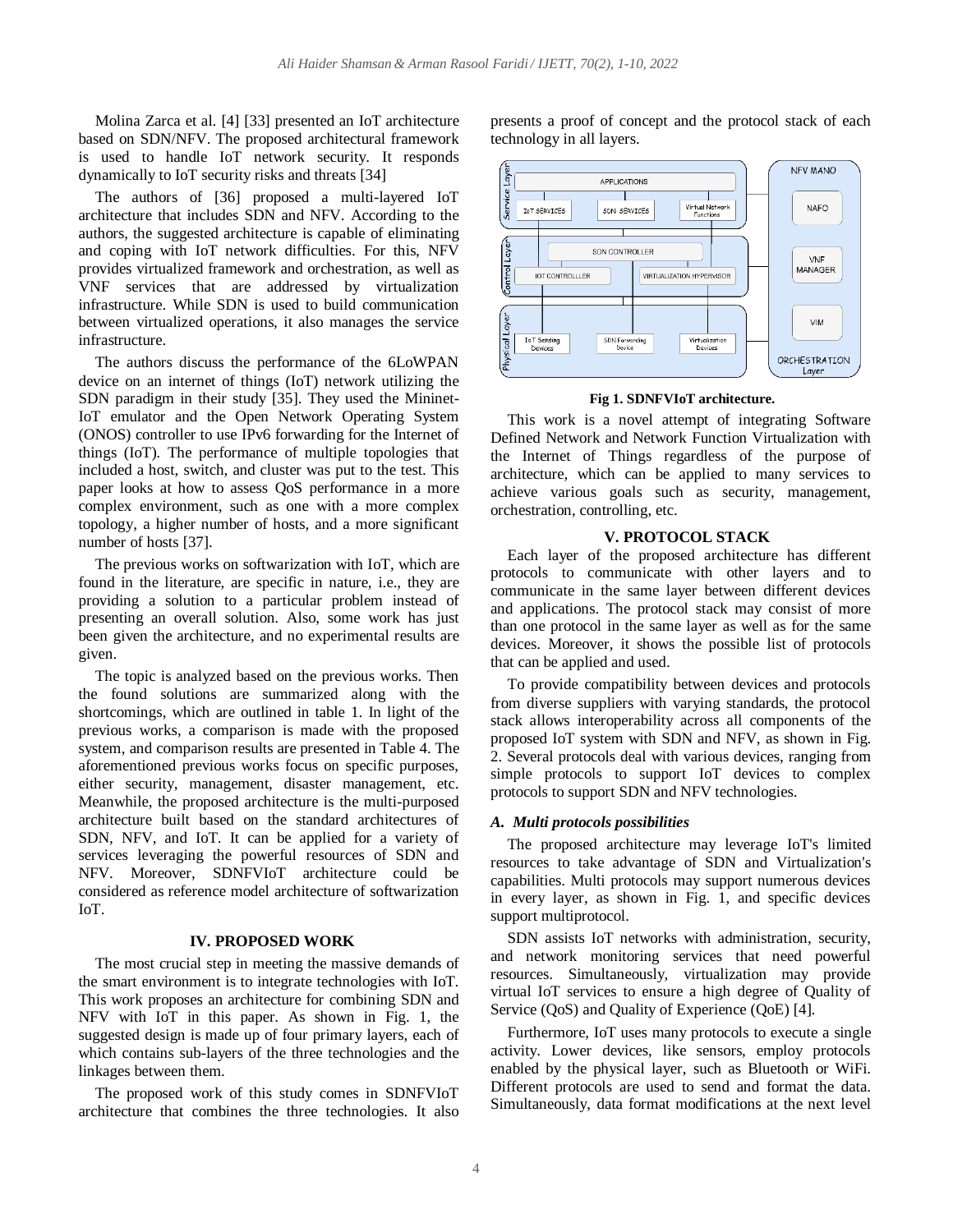are dependent on the supporting transmission protocols, such as CoAP, MQTT, or HTTP. The packets are formatted, encapsulated, and de-capsulated using various protocols dependent on the middleware devices at the application level.



**Fig 2. Protocol Stack**

## *B. Interoperability Of Protocols*

The massive IoT network should support all devices and sensors, as well as diversified wireless connectivity, with numerous devices that communicate heterogeneous data. The key to ensuring consistent communication among multiple devices and systems is interoperability. Nevertheless, the available systems and appliances are varied in data formats, protocols, and communication technology. Communication among such diversity is pretty challenging without interoperability. The proposed architecture of integrating IoT with powerful network technologies, namely; SDN and network virtualization, provides a high level of interoperability between IoT devices and various systems.

The proposed architecture's interoperability not only enables IoT devices but also multiple network devices in leveraging the benefits of NFV and SDN. As a result, IoT applications may employ a variety of devices, protocols, and data formats at each layer to fulfil their goals.

## **VI. THE EXPERIMENT**

#### *A. The Proof of Concept (PoC)*

It is the stage of experimental development when theory solutions are tested and verified for their practical potential. It discusses how the offered solutions could accomplish the major goals. The method by which the results and outputs will be given in the end is determined by developing PoC's strategy, and the basic concept is viable.

PoC may be developed in a variety of ways. In this study, we took into concern the technological techniques that are suited for the nature of the proposed work. Demonstration and experimentation are successful ways in this field and with this type of work. In the proof of concept, we'll create a Demo of the proposed architecture and try to build it as a case study. The suggested solution will be validated by a study of the Demo simulation and its outcomes.

#### *B. Simulation*

The procedures of the experiment are separated into two scenarios, as shown in Table 2: the first is a simple IoT network with six IoT devices, two hosts, two access points AP, and a switch. Each three IoT device are connected to AP, APs are connected to OVSwitch, and the two hosts are connected to OVSwitch. As seen in Fig. 3, this scenario is a simple IoT system. The second scenario is integrated with SDN by adding a controller to the first scenario, as illustrated in Fig. 4.

| Scenario               | IoT<br>devices | AP | W<br>Switch | Host | <b>SDN</b><br>Controller |
|------------------------|----------------|----|-------------|------|--------------------------|
| Simple<br>scenario     | h              |    |             |      |                          |
| integrated<br>scenario | 6              |    |             |      |                          |

**Table 2. Experiment Scenarios**

Mininet-iot [38] is used to simulate both scenarios, using a python application for each. Mininet is a well-known SDN emulator that covers the majority of SDN services, including host, OVSwitch, and controller. Mininet-iot is the name of the version that supports both SDN and IoT. Mininet-iot works with a variety of IoT devices and protocols, as well as all mininet and mininet-wifi services.

D-ITG [39] tools are used to generate the traffic in order to evaluate the latency and efficiency of SDNFVIOT architecture to a standard and basic one. As previously mentioned, two scenarios are simulated: one is a simple architecture, and the other is one that is integrated with the controller.



#### **Fig 3. Simple IoT Scenario**

Figs 3 and 4 depict the two scenarios that were tested in the same environment and set up for the same period of time. Fig. 3 depicts a conventional IoT topology with IoT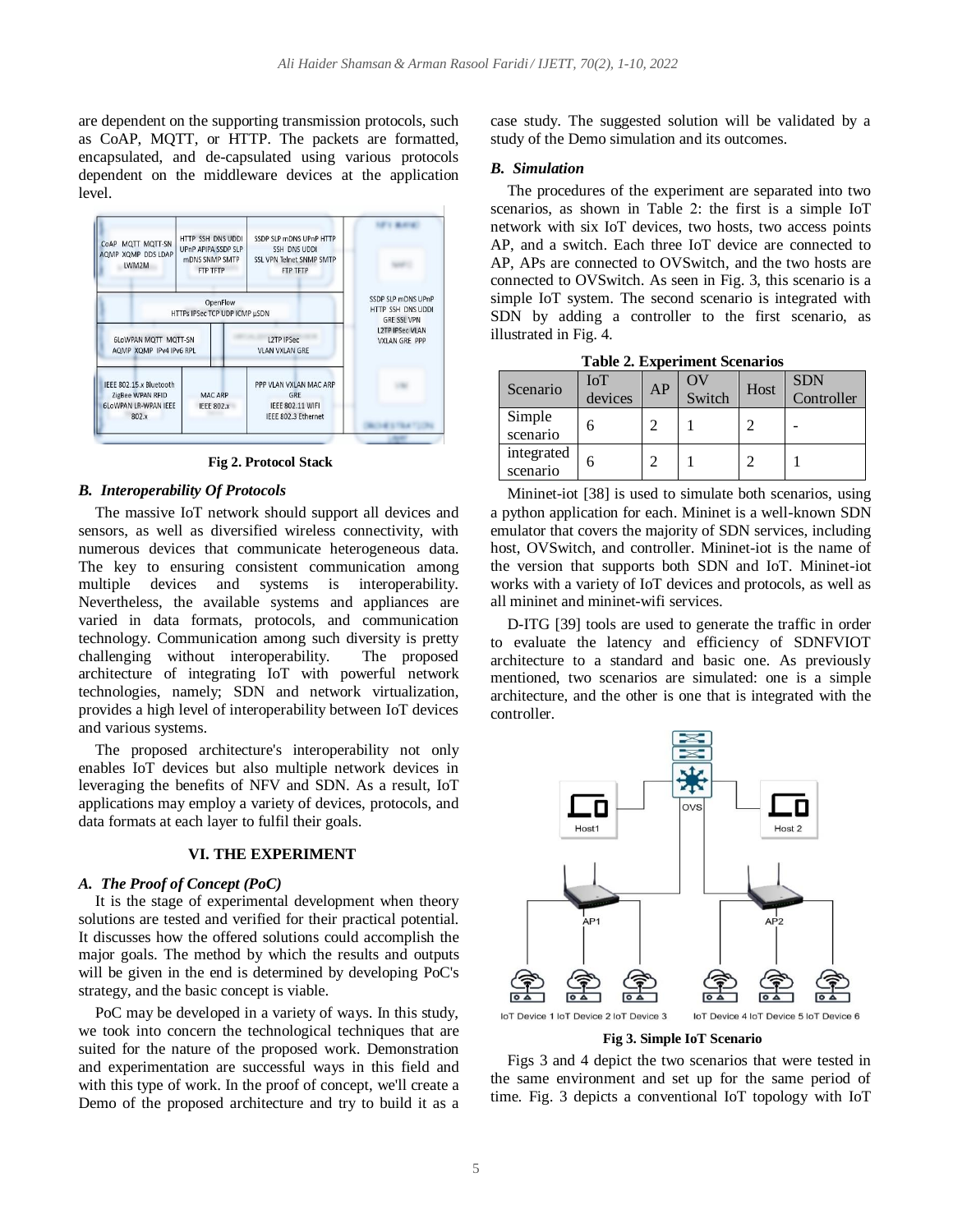devices linked to access points and APs to switches through wireless connections. Fig. 4 depicts an RYU controller connected to the switches in the architecture. The D-ITG tool is used in both experiments to produce traffic between the sender and receiver. Both scenarios create traffic for thirty seconds at a rate of 30 packets per second with a packet size of 1024 bits.



**Fig. 4. Integration Proposed SDNFVIoT Scenario** To make the emulation more faithful to IoT networks, the data traffic type is UDP.

First, a common IoT scenario is simulated and then use the D-ITG tool to create data flow from device 2 (IoT device 2) to device 4 to verify the network's quality (IoT device 4). IoT devices are 6LoWPAN-supported devices with IPv6 in the simulation. Similarly, we've done the same with the integrated scenario, which includes IoT devices, OVSwitches, and an RYU controller. Both devices are connected to separate Access points that are connected to the OVSwitch. D-ITG keeps track of the transmission information in a log file and generates reports from it.

## **VII. RESULTS**

Based on the experiment scenarios, the average results are categorized, as indicated in table 3 of the D-ITG transmission report. However, the experiments have been done twenty times for the aforementioned scenarios in the same environment. The final results have been considered from the average values.

The results of both tests are shown in table 3 of the D-ITG report: basic IoT scenario and SDNFV-IoT scenario.

The report indicates that values differ in both tests; the SDNFV-IoT scheme's values are better than those of a simple IoT scenario. Starting from total packets, there are about four packets in total packets, while the total time of a simple scenario is more with (0.000103) s, which should lead to more packets due to packet per seconds rate.

Minimum, maximum, average, and delay standard deviation are the four types of delays that are used as testing criteria. In both scenarios, minimum delay values differ from

| Table 5. D-11 G Teport of experiments |     |                     |        |                                         |        |  |  |
|---------------------------------------|-----|---------------------|--------|-----------------------------------------|--------|--|--|
|                                       |     | Simple IoT scenario |        | <b>Integrated SDNFV-IOT</b><br>scenario |        |  |  |
|                                       |     |                     |        |                                         |        |  |  |
|                                       |     |                     |        |                                         |        |  |  |
| From:                                 |     | 2001::2             |        | 2001::2                                 |        |  |  |
| To:                                   |     | 2001::4             |        | 2001::4                                 |        |  |  |
|                                       |     |                     |        |                                         |        |  |  |
| Total time                            | $=$ | 29.987115           | S      | 29.987012                               | S      |  |  |
| Total packets                         | $=$ | 1469                |        | 1473                                    |        |  |  |
| Minimum delay                         | $=$ | 0.000554            | S      | 0.000530                                | S      |  |  |
| Maximum delay                         | $=$ | 0.030207            | S      | 0.029674                                | S      |  |  |
| Average delay                         | $=$ | 0.004185            | S      | 0.003763                                | S      |  |  |
| Average jitter                        | $=$ | 0.003923            | S      | 0.003476                                | S      |  |  |
| Delay standard deviation              | $=$ | 0.003692            | S      | 0.003691                                | S      |  |  |
| Bytes received                        | $=$ | 1504256             |        | 1508352                                 |        |  |  |
| Average bitrate                       | $=$ | 401.374219          | Kbit/s | 402.401413                              | Kbit/s |  |  |
| Average packet rate                   | $=$ | 48.995876           | pkt/s  | 49.121266                               | pkt/s  |  |  |
| Packets dropped                       | $=$ | $\mathbf{0}$        | 0.00%  | $\overline{0}$                          | 0.00%  |  |  |
| Average loss-burst size               | $=$ | $\boldsymbol{0}$    | pkt    | $\boldsymbol{0}$                        | pkt    |  |  |

**Table 3. D-ITG report of experiments**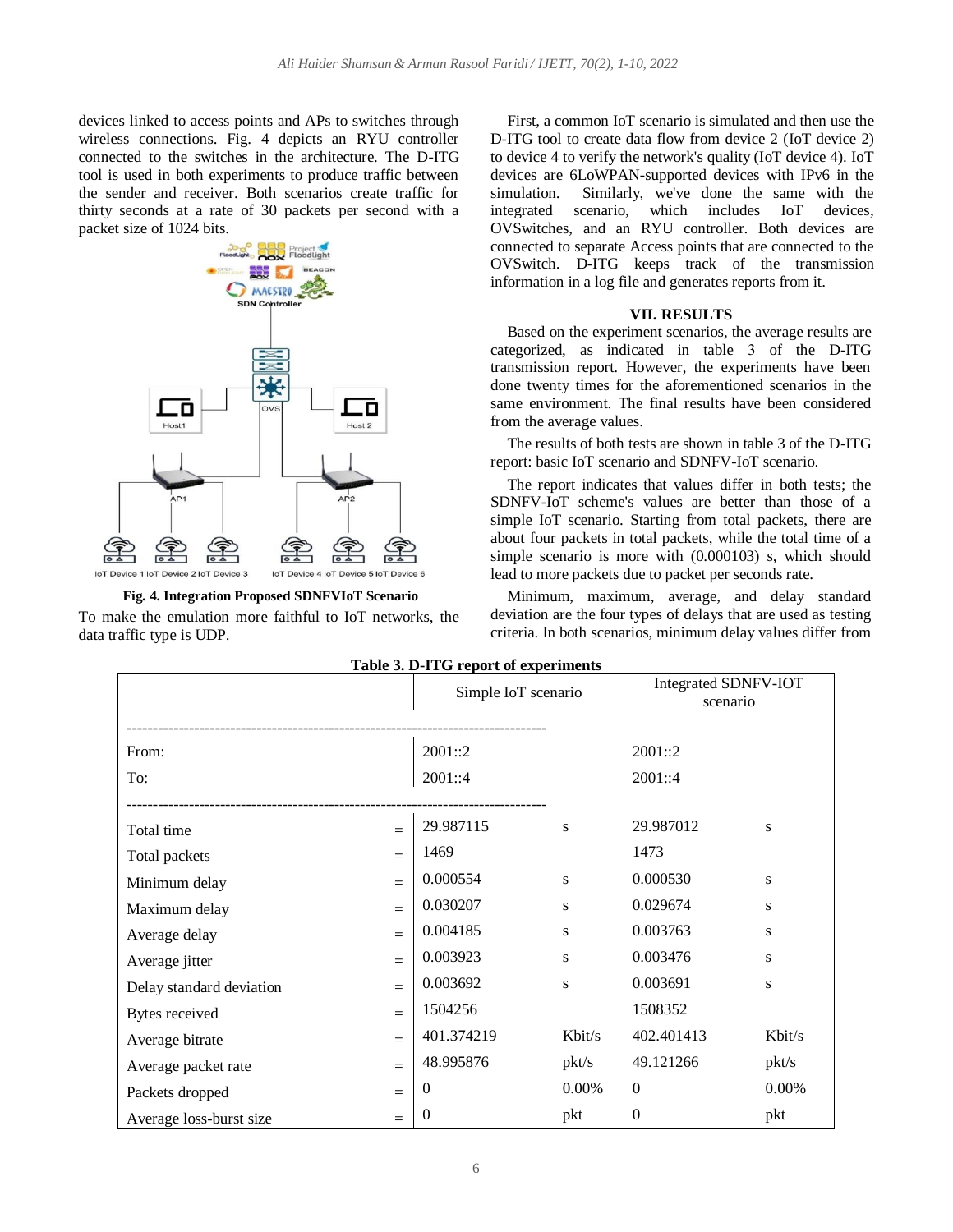one another. The SDNVFIoT experiment is (0.000530 s), whereas the basic IoT scenario is (0.000554 s). The difference is (0.000024 s) counted less for SDNVFIoT topology.

Both the basic IoT and SDNFVIoT scenarios have maximum delay values of (0.030207 s) and (0.029674 s), respectively. SDNFVIoT is shown to have a smaller maximum delay, with a difference of (0.000533 s). Both the Minimum and Maximum delays are depicted in Fig. 5.



**Fig 5. Minimum and Maximum Delay**

In a basic IoT experiment, the average delay values are  $(0.004185 \text{ s})$ , whereas the SDNVFIoT value is  $(0.003763 \text{ s})$ . The average latency in the SDNFV-IoT experiment is less with (0.000422 s) than the simple IoT, as shown in Fig. 6. Similarly, the average jitter shows the superiority of SDNFVIoT with (0.000447 s).



**Fig 6. Average Delay and Average Jitter**

When it comes to data rate, the SDNFV-IoT outperforms basic IoT topology tests. The purpose of the test is to look at the topology and transmission medium. As a result, the bytes received, average bitrate, and average packet rate demonstrates SDNFVIoT's supremacy. The byte is received in the basic scenario (1504256 bytes) and the SDNFVIoT scenario (1508352 bytes). The average bitrates (401.374219 Kbit/s) and (402.401413 Kbit/s) of basic IoT and SDNVFIoT, respectively.

The average packet rate in an IoT topology (48.995876 pkt/s) against (49.121266 pkt/s) in the experiment scenario of the proposed architecture is shown in Fig. 7. The difference (4,096 bytes), (1.027194 Kbit/s) and (0.12539 pkt/s) respectively. As a result, the byte received, average bitrate, and average packet rate demonstrate SDNFVIoT's supremacy



**Fig 7. Average Bitrate and Packet Rate**

However, no packets were lost or dropped in any scenario. The SDNFVIoT topology is credited with the preference in the above-mentioned items. It demonstrates that the proposed SDNFV-IoT framework outperforms the simple IoT network topology structure using the report's values.

In addition, Fig. 8 decodes and displays the log file of transmission traffic for both cases. To decrease the chart due to the number of entire packets of the log file, the average of each twenty packets is summed into one item.



**Fig 8. Packet Delay**

During the experiment simulation, the delay of a packet delivered from sender to receiver and between two received packets is illustrated in Fig. 8. In the overall plot, the packet latency of SDNFVIOT architecture is less than that of the simple IoT one. The significance of minimizing packet transmission latency is that it improves the transmission medium's dependability.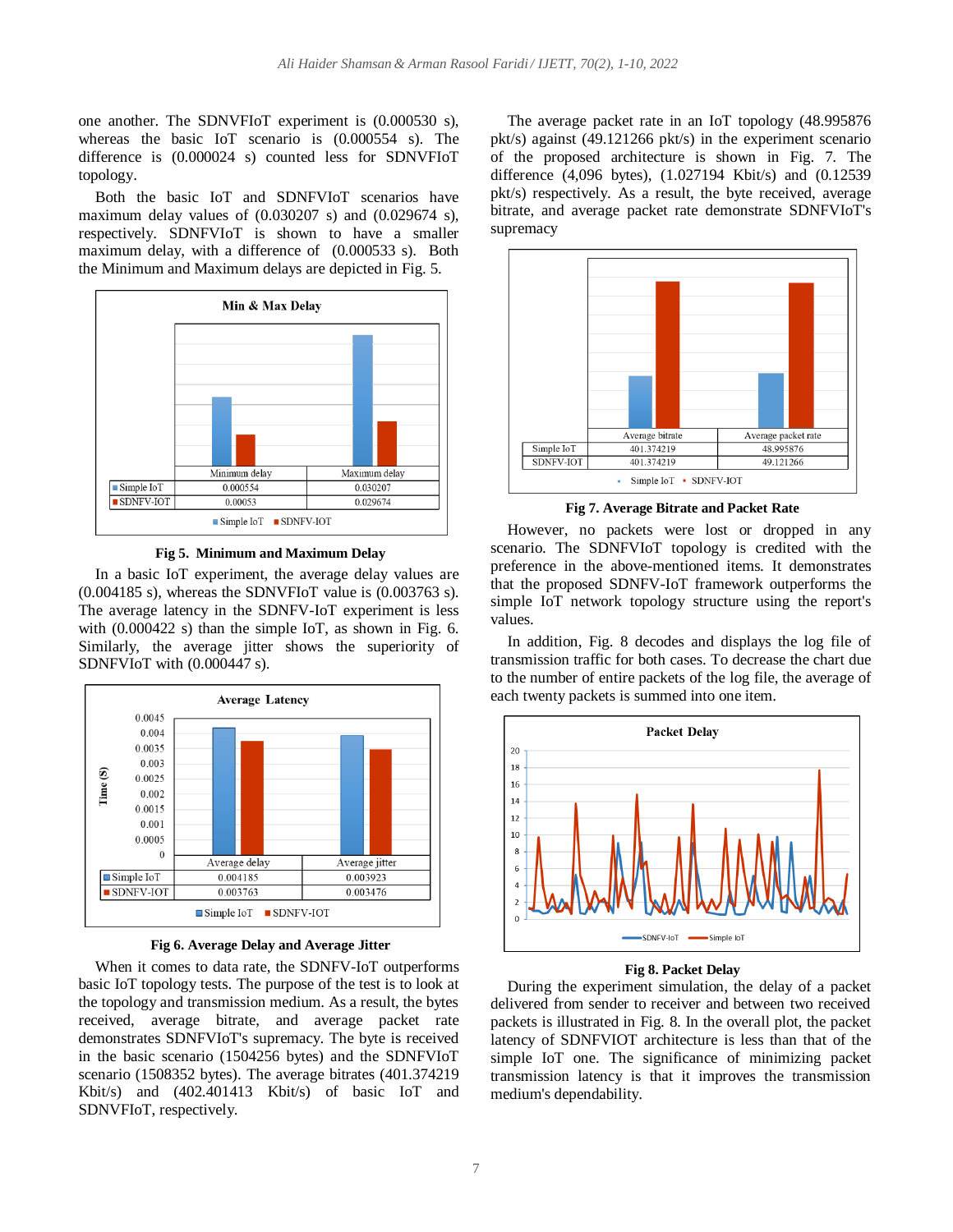Overall, the experiment results and analysis denote that the proposed integration of SDN and NFV with IoT network architecture is more reliable besides the tremendous service and applications that SDN and NVF can provide to IoT.

different, so the results are also different. Anyway, their results show that there are some packet losses, and the delay is more than in the experiment.

The work [23] proposed architecture of IoT SDN/NFV

| Work            | <b>SDN</b>   | <b>NFV</b> | IoT    | Application<br>independent | Performance<br>improvement | Experiment |
|-----------------|--------------|------------|--------|----------------------------|----------------------------|------------|
| $[22]$          | П            |            | П      | X                          | X                          | X          |
| $[18]$          |              | П          | Г      | X                          | X                          | X          |
| $[19]$          |              |            | X      | X                          | X                          |            |
| $[23]$          |              |            | X      |                            | X                          |            |
| $[24]$          | X            |            | $\Box$ | X                          | X                          |            |
| $[25]$          |              |            | П      |                            | X                          | X          |
| $[26]$          | X            | $\Box$     | $\Box$ | X                          | X                          | П          |
| $[27]$          |              | П          | X      | X                          | X                          | X          |
| [28] [29]       |              |            |        | X                          | X                          | X          |
| $[30]$          | $\mathbf{L}$ | $\Box$     | $\Box$ | X                          | X                          | X          |
| $[31]$          |              | П          | П      | X                          | X                          |            |
| [4] [33] [34]   | П            | $\Box$     | $\Box$ | $\mathbf X$                | X                          | X          |
| $[35]$          |              | X          | Г      | X                          |                            |            |
| <b>SDNFVIoT</b> |              |            | Г      |                            |                            |            |

**Table 4. Comparison of Proposed Solution**

## **VIII. DISCUSSION**

In comparison to constrained IoT networks, this may build various SDN and NFV applications in IoT networks, leveraging their robust network resources.

Table 4 has compared the proposed system with the existing ones, and it checked whether a system is based on SDN, NFV, or IoT. In addition, whether the solutions discussed belong to just an application or an overall solution. Moreover, the experimentation is checked with it has been done, or only conceptual design is given. The Comparison shows that the proposed architecture solution is better than the previous works compared to the literature with respect to performance enhancement. The architecture proposed in this study encompasses all levels of the three technologies: SDN, NFV, and IoT. Previously, they had only integrated particular layers of both SDN and NFV technologies with IoT in related works. This work attempted to include the three technologies in the experiment. Also, due to the lack of previous results and most of the previous works were only conceptually proposed, in the experiment, we suggested simulating proposed architecture and simple IoT architecture to examine the superiority of SDNFVIoT architecture.

Only two works [23][35] have experimented with testing performance, but both have different tools and scenarios, but both are similar in the concept of simulation, such as transmitting data traffic from one device to another and testing the quality of services and delay. The work [35] experimented with IoT with SDN only, and the experiment was simulated using mininet-IoT, which is used in the experiment; however, the testing scenarios and tools were

that contained the three technologies together, but it differs from ours that control plane contains the controllers of all SDN, IoT and Virtualization hypervisor, while theirs putting the virtualization layer with the controller without IoT controller. In the application layer, applications haven't been categorized based on the technologies. The authors simulated their architecture using the main SDN mininet simulator with a floodlight controller. The topology is built as a hierarchal tradition network. It tested the quality of services by sending video streams from one device to another. The hosts that were used in their experiment were classical network hosts.

In the experiment, two scenarios are experienced to show the superiority of the proposed architecture on the simple IoT architecture. SDNFVIoT architecture comes out with more results and compares both scenarios. The report of the experiments contains many criteria such as packet number, delay, jitter, packet size, bit received, and dropped packets.

Other previous publications either presented a conceptual framework and architecture without conducting any experiments or experiment with them application-wise. Each of these had been proposed for a specific purpose. On the other hand, SDNFVIOT may be used for a variety of objectives, including management, security, and data flow.

## **IX. CONCLUSION**

The proposed softwarization of IoT architecture (SDNFVIoT) is intended to be more agile and adaptable since this architecture is more universal and may be used in a variety of applications and services for diverse reasons. As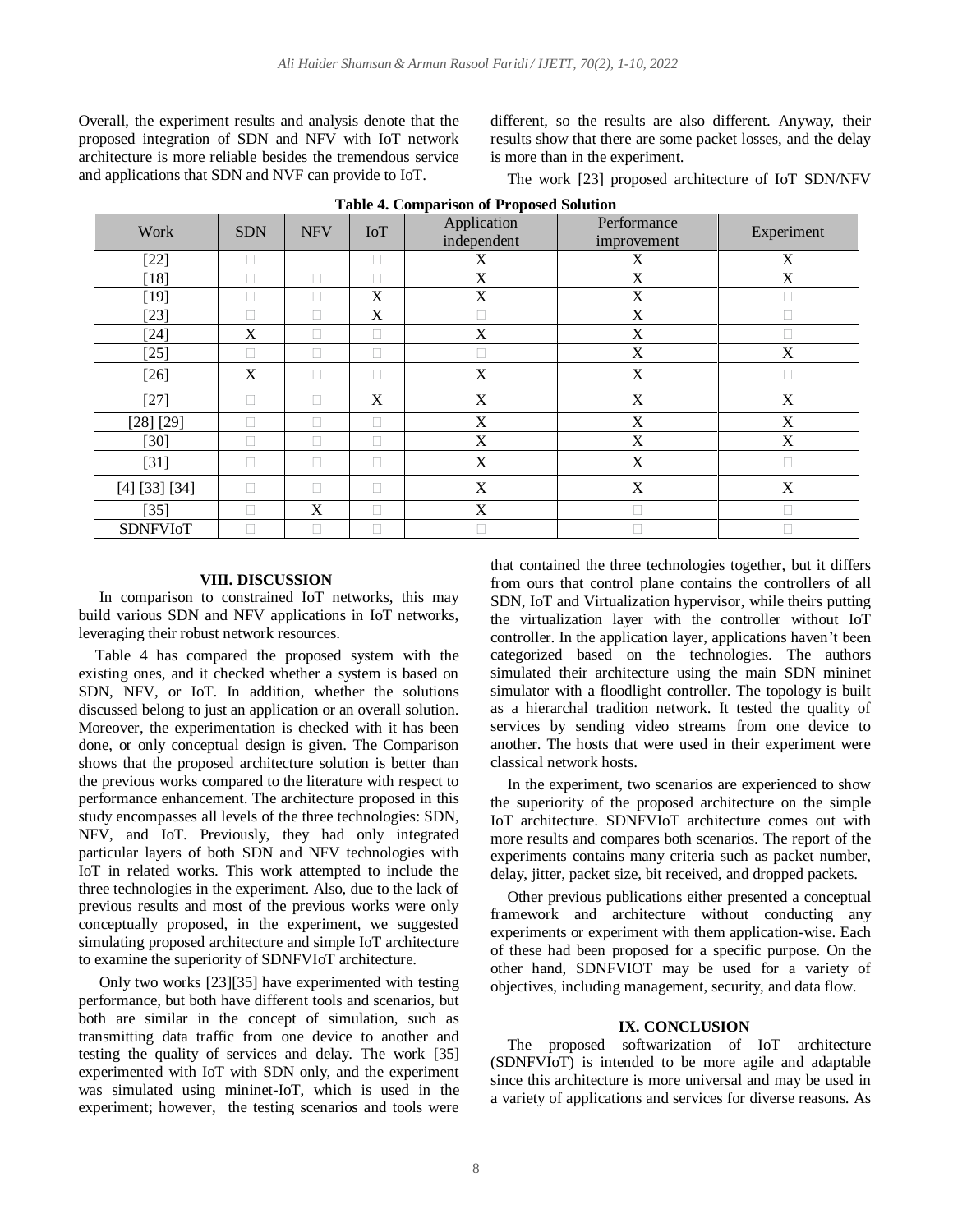a result, it addresses the scalability concerns that plague IoT networks. New devices and nodes may be simply added, dynamically configured, and managed virtually.

Network softwarization, which is the outcome of merging SDN and NFV, is regarded as a best practice in networking for offering low-cost and adaptable functions and services. These technologies' strength is in regulating networks and providing high-quality services on general-purpose devices using virtualization technologies.

Integrating technologies is the most acceptable approach for dealing with the rapid expansion of technological sectors. It may assist overcome the inadequacy of one technology. In this context, this research suggests combining SDN and NFV with IoT to address the inadequacy of IoT networks that were created with limited capabilities. It advocated merging the architectures of SDN, NFV, and IoT. On the other hand, it is the process of integrating SDN and NFV to achieve softwarization or network softwarization. As a result, this study may be classified as merging softwarization with IoT.

Softwarization IoT (SDNFVIoT) is the proposed architecture, enabling several technologies and providing a variety of activities that would be hard to deliver in IoT networks without linking to other technologies. This research seems promising in terms of providing a proof of concept and the protocol stack. It simulated the proposed works and discussed the results that showed the superiority of the proposed architecture compared to previous work and standard simple IoT architecture

#### **REFERENCES**

- [1] C. Mouradian, S. Kianpisheh, and R. H. Glitho, Application Component Placement in NFV-based Hybrid Cloud / Fog Systems, 2018 IEEE Int. Symp. Local Metrop. Area Networks, (2018) 25–30.
- [2] B. Yi, X. Wang, K. Li, S. k. Das, and M. Huang, A comprehensive survey of Network Function Virtualization, Comput. Networks, vol. 133 (2018) 212–262.
- [3] F. Marino, L. Maggiani, L. Nao, P. Paganoy, and M. Petracca, Towards softwarization in the IoT**,** Integration and evaluation of t-res in the oneM2M architecture, IEEE Conf. Netw. Softwarization Softwarization Sustain. a Hyper-Connected World en Route to 5G, NetSoft (2017).
- [4] A. Molina Zarca, J. Bernal Bernabe, I. Farris, Y. Khettab, T. Taleb, and A. Skarmeta, Enhancing IoT security through network softwarization and virtual security appliances, Int. J. Netw. Manag., 28(5) (2018) 1–18.
- [5] A. H. Shamsan and A. R. Faridi, SDN-assisted iot architecture**,** A review, in 2018 4th International Conference on Computing Communication and Automation, ICCCA,(2018).
- [6] E. Haleplidis, J. H. Salim, and D. Meyer, Software-Defined Networking (SDN)**,** Layers and Architecture Terminology, 1–35 (2015).
- [7] A. H. Shamsan and A. R. Faridi, Security Issues and Challenges in SDN, in Advances in Cyber Security. ACeS 2021. Communications in Computer and Information Science, N. Abdullah, M. Anbar, and S. Manickam, Eds. Springer, Singapore,1487 (2021) 515–535.
- [8] M. S. Bonfim, K. L. Dias, and S. F. L. Fernandes, Integrated NFV/SDN Architectures**,** A Systematic Literature Review, (2018).
- [9] A. J. Gonzalez, G. Nencioni, A. Kamisi, B. E. Helvik, and P. E. Heegaard, Dependability of the NFV Orchestrator **,** State of the Art and Research Challenges, XX(c) 378–383 (2018) 1–23.
- [10] S. Il Kim and H. S. Kim, Semantic Ontology-Based NFV Service Modeling, Int. Conf. Ubiquitous Futur. Networks, ICUFN, (2018). 674–678.
- [11] Y. T. Woldeyohannes, A. Mohammadkhan, K. K. Ramakrishnan, and Y. Jiang, ClusPR**,** Balancing Multiple Objectives at Scale for NFV Resource Allocation, IEEE Trans. Netw. Serv. Manag., 378–383 (2018) 1–1.
- [12] B. Zhang, P. Zhang, Y. Zhao, Y. Wang, X. Luo, and Y. Jin, Co-Scaler**,** Cooperative scaling of software-defined NFV service function chain, 2016 IEEE Conf. Netw. Funct. Virtualization Softw. Defin. Networks, NFV-SDN , (2016) 33–38.
- [13] M. Xie, C. Banino-Rokkones, P. Grønsund, and A. J. Gonzalez, Service assurance architecture in NFV, 2017 IEEE Conf. Netw. Funct. Virtualization Softw. Defin. Networks, NFV-SDN, 378–383 (2017) 229–235.
- [14] Y. Cheng, L. Yang, and H. Zhu, Deployment of service function chain for NFV-enabled network with delay constraint, Int. Conf. Electron. Technol. ICET (2018) 383–386, 2018.
- [15] A. H. Shamsan and A. R. Faridi, Network softwarization for IoT**,** A survey, in Proceedings of the 6th International Conference on Computing for Sustainable Global Development, INDIACom (2019) 1163–1168.
- [16] S. Chen, H. Xu, D. Liu, B. Hu, and H. Wang, A Vision of IoT**,** Applications, Challenges, and Opportunities With China Perspective, IEEE Internet Things J., 1(4) 378–383 (2004) 349–359.
- [17] L. Valdivieso, A. Peral, A. Barona, L.García, Evolution and Opportunities in the Development IoT Applications, Http**,**//Journals.Sagepub.Com/Doi/Full/10.1155/2014/735142, (2014).
- [18] M. A. Salahuddin, A. Al-Fuqaha, M. Guizani, K. Shuaib, and F. Sallabi, Softwarization of Internet of Things Infrastructure for Secure and Smart Healthcare, IEEE Comput., 378–383 (2017) 74–79, .
- [19] S. Mahmoud, I. Jawhar, N. Mohamed, and J. Wu, UAV and WSN softwarization and collaboration using cloud computing, 3rd Smart Cloud Networks Syst. SCNS (2016) (2017).
- [20] A. J. Ramadhan, T-S3RA**,** Traffic-aware scheduling for secure slicing and resource allocation in SDN/NFVEnabled 5G Networks, Int. J. Eng. Trends Technol., 69(7) 378–383 (2021) 215–232.
- [21] H. Khazaei, H. Bannazadeh, and A. Leon-Garcia, End-to-end management of IoT applications, IEEE Conf. Netw. Softwarization Softwarization Sustain. a Hyper-Connected World en Route to 5G, NetSoft (2017).
- [22] W. Cerroni et al., Intent-based management and orchestration of heterogeneous OpenFlow/IoT SDN domains, IEEE Conf. Netw. Softwarization Softwarization Sustain. a Hyper-Connected World en Route to 5G, NetSoft , (2017).
- [23] Á. L. V. Caraguay, P. J. Ludeña-González, R. V. T. Tandazo, and L. I. B. López, SDN/NFV Architecture for IoT Networks, in Proceedings of the 14th International Conference on Web Information Systems and Technologies, (2018).
- [24] I. S. Acharyya and A. Al-Anbuky, Towards wireless sensor network softwarization, IEEE NETSOFT, IEEE NetSoft Conf. Work. Software-Defined Infrastruct. Networks, Clouds, IoT Serv.,
- M. Ojo, D. Adami, and S. Giordano, An SDN-IoT architecture with NFV implementation, IEEE Globecom Work. GC Wkshps 2016 - Proc., 378–383 (2016).
- [26] C. Mouradian, N. T. Jahromi, and R. H. Glitho, NFV and SDN-Based Distributed IoT Gateway for Large-Scale Disaster Management, IEEE Internet Things J., 5(5) 378–383 (2018) 4119–4131.
- [27] M. Alenezi, K. Almustafa, and K. A. Meerja, Cloud based SDN and NFV architectures for IoT infrastructure, Egypt. Informatics J., 20(1) 378–383 (2019) 1–10.
- [28] I. Farris et al., Towards provisioning of SDN/NFV-based security enablers for integrated protection of IoT systems, IEEE Conf. Stand. Commun. Networking, CSCN, (2017) 169–174.
- [29] I. Farris, T. Taleb, Y. Khettab, and J. Song, A survey on emerging SDN and NFV security mechanisms for IoT systems, IEEE Commun. Surv. Tutorials, 21(1) 378–383 (2019) 812–837.
- [30] M. J. Islam, M. Mahin, S. Roy, B. C. Debnath, and A. Khatun, DistBlackNet**,** A Distributed Secure Black SDN-IoT Architecture with NFV Implementation for Smart Cities, 2nd Int. Conf. Electr. Comput.